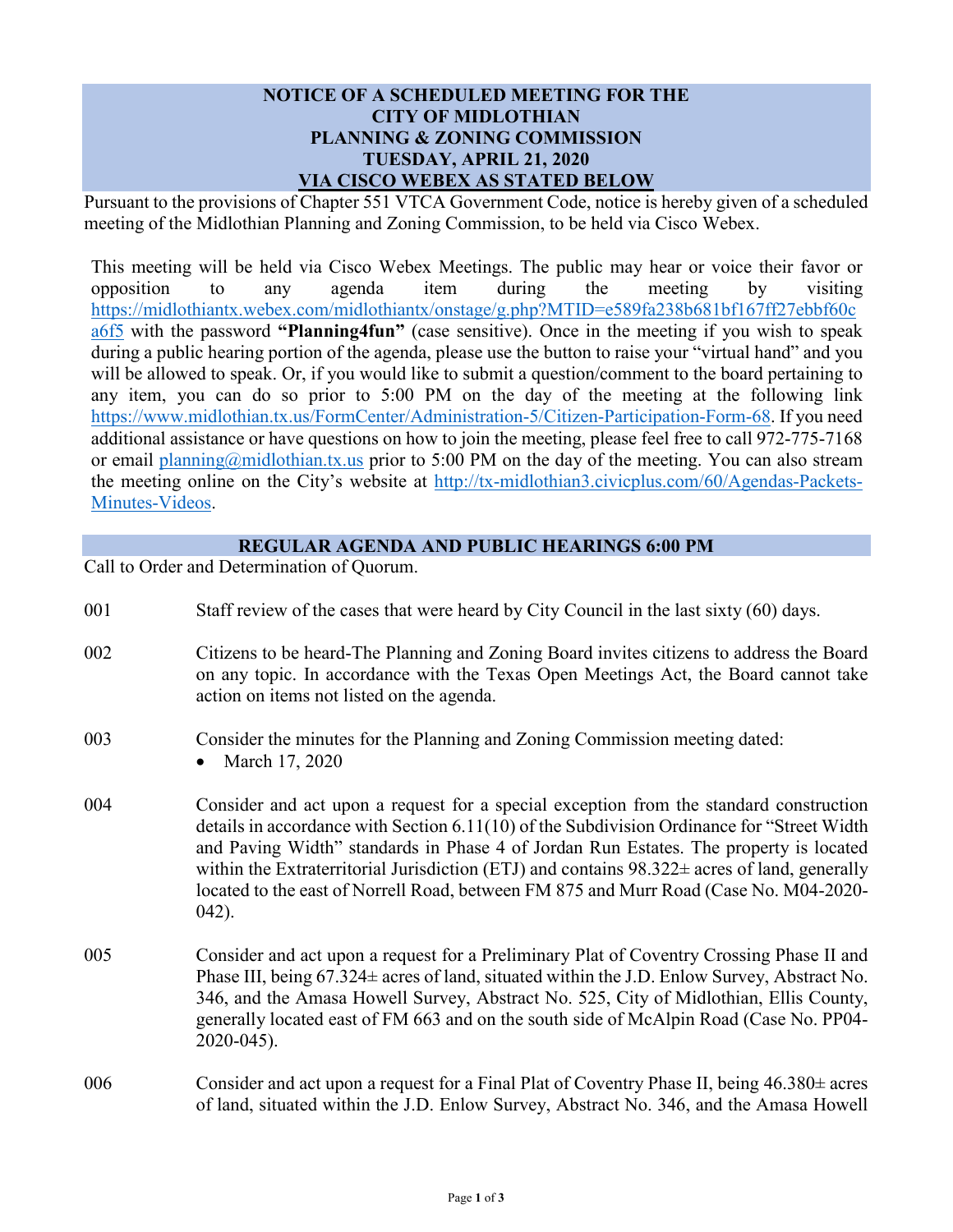Survey, Abstract No. 525. The property is generally located east of FM 663 and on directly south of McAlpin Road (Case No. FP04-2020-044).

- 007 Conduct a public hearing to consider and act upon an ordinance for a Specific Use Permit (SUP) for a solar farm for  $720\pm$  acres out of the John Chamblee Survey, Abstract No. 192 and the S. D. Sutton Survey, Abstract No. 1015, described and depicted in Exhibit "A' hereto, presently zoned Single-Family One (SF-1) District and Heavy Industrial (HI) District. Including property parcel numbers 201487,181191,181167,181149, 191218, 181260, 181168, 238841, and 181089. The majority of the property is generally located to the north of U.S. Hwy 67 between Ward Road South Weatherford Road and extending north of Wyatt Road. A small portion of the property is located South of U.S. Hwy 67, between Ward Road and South Weatherford Road and being within the Gerdau Steel a.k.a. Chaparral Steel) facility (Case No. SUP07-2020-043).
- 008 Conduct a public hearing and consider and act upon an ordinance relating to the use and development of 40.399± acres in the Coleman Jenkins Survey Abstract No. 555, R.A. Bullock Survey, Abstract No. 556, the B.F. Witherspoon Survey Abstract No. 1180 and the Robert Hosford Survey Abstract No. 533, from Single Family-Three (SF-3) District to Planned Development District No. 62A (PD-62A currently being 133.789± acres); amending the development and use regulations of Planned Development District No. 62A (PD-62A) as set forth in Ordinance No. 2014-48. The property is located at the west ends of Walnut Lane and Clancy Lane, between South Walnut Grove Road and Eastgate Road (Case No. Z11-2020-035).
- 009 Conduct a public hearing and consider and act upon an ordinance amending the development standards of Planned Development District No. 89 (PD-89), relating to the number of units and parking spaces as adopted by Ordinance No. 2016-31. The property is located at 610 S. 14th Street (Lot 2 Block 1 of Midlothian Assisted Living Addition) (Case No. Z12-2020-041).
- 010 Conduct a public hearing and consider and act upon an ordinance relating to the use and development of 38.89± acres from the current Agricultural (A) Zoning District to Planned Development District No. 34 (PD-34), currently being  $66.3\pm$  acres; amending the development and use regulations of PD-34 as set forth in Ordinance No. 2006-36 and Ordinance No. 2017-08. The subject property is generally located south of Mt. Zion Road and east of Ledgestone Lane (Case No. Z13-2020-046).
- 011 Conduct a public hearing and consider and act upon an ordinance amending the use and development regulations of Planned Development District No. 128 (PD-128), as adopted by Ordinance No. 2020-13. The property is generally located east of Onward Road and ±1,520 feet north of Mockingbird Road (Case No. Z14-2020-049).

## **MISCELLANEOUS DISCUSSION**

- Staff and Commissioner Announcements
- Adjourn

Note: The Planning & Zoning Commission may go into a closed meeting at any time pursuant to the Texas Government Code §551.071 (2) to seek legal advice and counsel from the City Attorney or other attorney engaged by the City regarding any item appearing on the agenda.